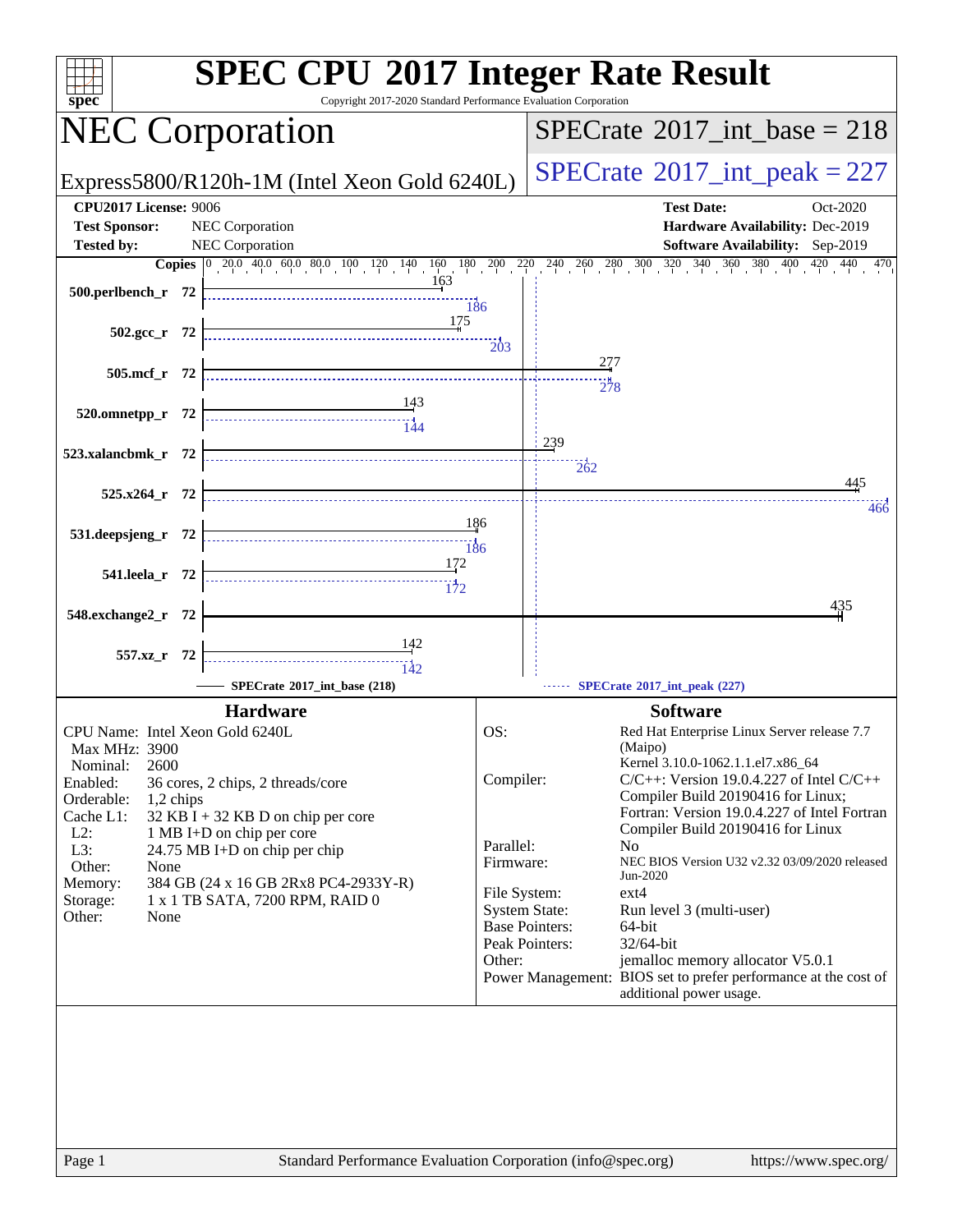

Copyright 2017-2020 Standard Performance Evaluation Corporation

## NEC Corporation

Express5800/R120h-1M (Intel Xeon Gold 6240L)  $\left|$  [SPECrate](http://www.spec.org/auto/cpu2017/Docs/result-fields.html#SPECrate2017intpeak)<sup>®</sup>[2017\\_int\\_peak = 2](http://www.spec.org/auto/cpu2017/Docs/result-fields.html#SPECrate2017intpeak)27

### $SPECTate@2017_int\_base = 218$

**[CPU2017 License:](http://www.spec.org/auto/cpu2017/Docs/result-fields.html#CPU2017License)** 9006 **[Test Date:](http://www.spec.org/auto/cpu2017/Docs/result-fields.html#TestDate)** Oct-2020 **[Test Sponsor:](http://www.spec.org/auto/cpu2017/Docs/result-fields.html#TestSponsor)** NEC Corporation **[Hardware Availability:](http://www.spec.org/auto/cpu2017/Docs/result-fields.html#HardwareAvailability)** Dec-2019 **[Tested by:](http://www.spec.org/auto/cpu2017/Docs/result-fields.html#Testedby)** NEC Corporation **[Software Availability:](http://www.spec.org/auto/cpu2017/Docs/result-fields.html#SoftwareAvailability)** Sep-2019

#### **[Results Table](http://www.spec.org/auto/cpu2017/Docs/result-fields.html#ResultsTable)**

|                                                  | <b>Base</b>   |                |       |                |       | <b>Peak</b>    |       |               |                |              |                |              |                |              |
|--------------------------------------------------|---------------|----------------|-------|----------------|-------|----------------|-------|---------------|----------------|--------------|----------------|--------------|----------------|--------------|
| <b>Benchmark</b>                                 | <b>Copies</b> | <b>Seconds</b> | Ratio | <b>Seconds</b> | Ratio | <b>Seconds</b> | Ratio | <b>Copies</b> | <b>Seconds</b> | <b>Ratio</b> | <b>Seconds</b> | <b>Ratio</b> | <b>Seconds</b> | <b>Ratio</b> |
| 500.perlbench_r                                  | 72            | 705            | 163   | 703            | 163   | 703            | 163   | 72            | 615            | 186          | 615            | 186          | 614            | 187          |
| 502.gcc_r                                        | 72            | 581            | 175   | 587            | 174   | 582            | 175   | 72            | 502            | 203          | 503            | 203          | 505            | 202          |
| $505$ .mcf r                                     | 72            | 418            | 278   | 420            | 277   | 420            | 277   | 72            | 421            | 276          | 419            | 278          | 419            | 278          |
| 520.omnetpp_r                                    | 72            | 659            | 143   | 658            | 143   | 660            | 143   | 72            | 657            | 144          | 659            | 143          | 657            | 144          |
| 523.xalancbmk_r                                  | 72            | 318            | 239   | 318            | 239   | 318            | 239   | 72            | 291            | 262          | 291            | 262          | 291            | 262          |
| 525.x264 r                                       | 72            | 284            | 445   | 284            | 444   | 282            | 447   | 72            | 271            | 466          | 270            | 466          | 271            | 466          |
| 531.deepsjeng_r                                  | 72            | 444            | 186   | 443            | 186   | 442            | 187   | 72            | 445            | 186          | 443            | 186          | 444            | <u>186</u>   |
| 541.leela r                                      | 72            | 692            | 172   | 694            | 172   | 692            | 172   | 72            | 693            | 172          | 692            | 172          | 692            | <u> 172</u>  |
| 548.exchange2_r                                  | 72            | 434            | 435   | 436            | 433   | 433            | 436   | 72            | 434            | 435          | 436            | 433          | 433            | 436          |
| 557.xz r                                         | 72            | 546            | 142   | 546            | 142   | 546            | 142   | 72            | 546            | 142          | 547            | 142          | 546            | 142          |
| $SPECrate^{\circledcirc}2017$ int base =         |               |                |       |                |       |                |       |               |                |              |                |              |                |              |
| $CDFC_{\text{sub-6}} \otimes 2017$ intervals $=$ |               |                | 227   |                |       |                |       |               |                |              |                |              |                |              |

**[SPECrate](http://www.spec.org/auto/cpu2017/Docs/result-fields.html#SPECrate2017intpeak)[2017\\_int\\_peak =](http://www.spec.org/auto/cpu2017/Docs/result-fields.html#SPECrate2017intpeak) 227**

Results appear in the [order in which they were run](http://www.spec.org/auto/cpu2017/Docs/result-fields.html#RunOrder). Bold underlined text [indicates a median measurement](http://www.spec.org/auto/cpu2017/Docs/result-fields.html#Median).

#### **[Submit Notes](http://www.spec.org/auto/cpu2017/Docs/result-fields.html#SubmitNotes)**

 The numactl mechanism was used to bind copies to processors. The config file option 'submit' was used to generate numactl commands to bind each copy to a specific processor. For details, please see the config file.

#### **[Operating System Notes](http://www.spec.org/auto/cpu2017/Docs/result-fields.html#OperatingSystemNotes)**

Stack size set to unlimited using "ulimit -s unlimited"

#### **[Environment Variables Notes](http://www.spec.org/auto/cpu2017/Docs/result-fields.html#EnvironmentVariablesNotes)**

Environment variables set by runcpu before the start of the run: LD\_LIBRARY\_PATH =

 "/home/cpu2017/lib/intel64:/home/cpu2017/lib/ia32:/home/cpu2017/je5.0.1- 32"

#### **[General Notes](http://www.spec.org/auto/cpu2017/Docs/result-fields.html#GeneralNotes)**

 Binaries compiled on a system with 1x Intel Core i9-7900X CPU + 32GB RAM memory using Redhat Enterprise Linux 7.5 Transparent Huge Pages enabled by default Prior to runcpu invocation Filesystem page cache synced and cleared with: sync; echo 3 > /proc/sys/vm/drop\_caches runcpu command invoked through numactl i.e.:

**(Continued on next page)**

|        | .                                                           |                       |
|--------|-------------------------------------------------------------|-----------------------|
| Page 2 | Standard Performance Evaluation Corporation (info@spec.org) | https://www.spec.org/ |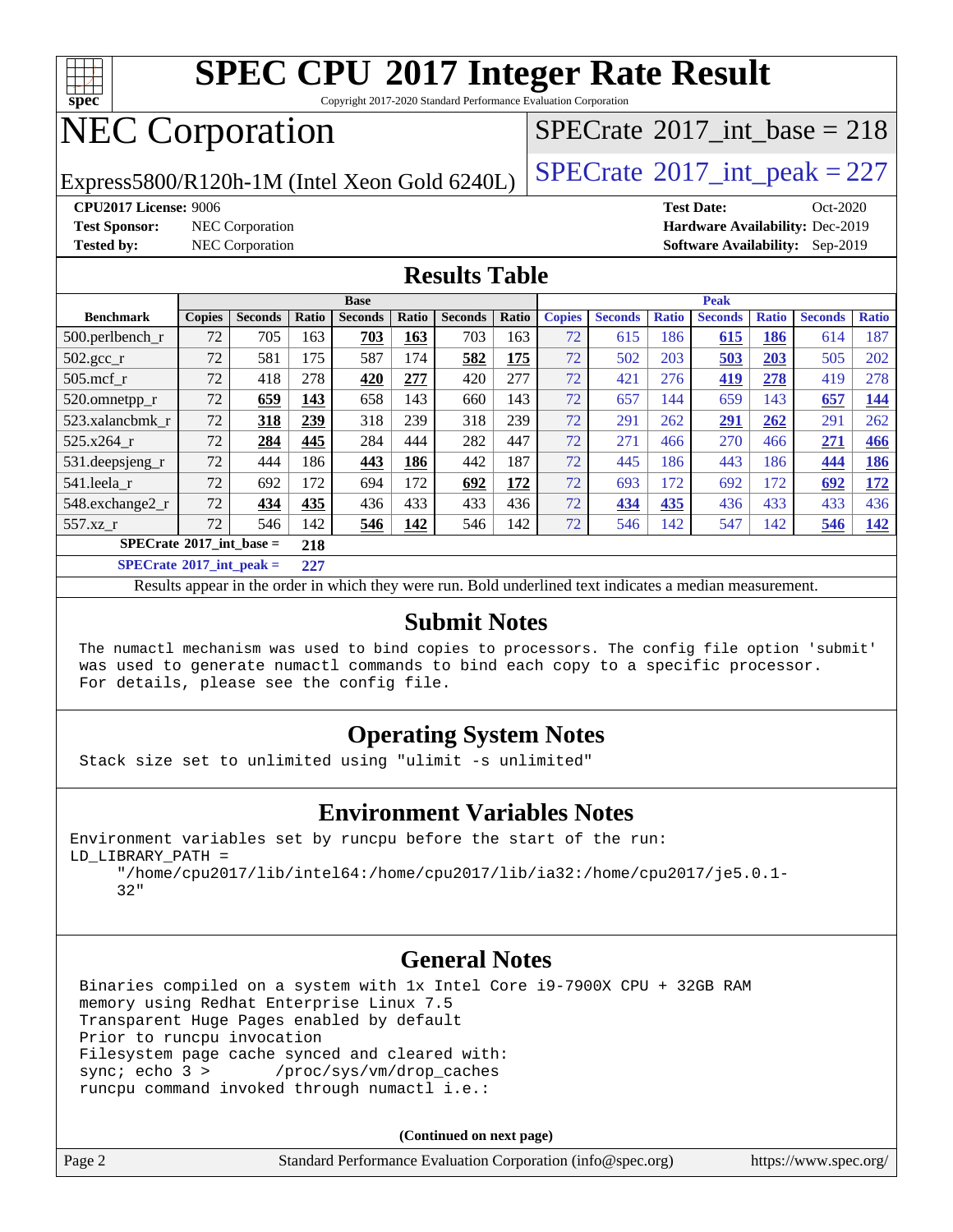

Copyright 2017-2020 Standard Performance Evaluation Corporation

## NEC Corporation

 $SPECTate@2017_int\_base = 218$ 

Express5800/R120h-1M (Intel Xeon Gold 6240L)  $\vert$  [SPECrate](http://www.spec.org/auto/cpu2017/Docs/result-fields.html#SPECrate2017intpeak)<sup>®</sup>[2017\\_int\\_peak = 2](http://www.spec.org/auto/cpu2017/Docs/result-fields.html#SPECrate2017intpeak)27

**[Test Sponsor:](http://www.spec.org/auto/cpu2017/Docs/result-fields.html#TestSponsor)** NEC Corporation **[Hardware Availability:](http://www.spec.org/auto/cpu2017/Docs/result-fields.html#HardwareAvailability)** Dec-2019 **[Tested by:](http://www.spec.org/auto/cpu2017/Docs/result-fields.html#Testedby)** NEC Corporation **[Software Availability:](http://www.spec.org/auto/cpu2017/Docs/result-fields.html#SoftwareAvailability)** Sep-2019

**[CPU2017 License:](http://www.spec.org/auto/cpu2017/Docs/result-fields.html#CPU2017License)** 9006 **[Test Date:](http://www.spec.org/auto/cpu2017/Docs/result-fields.html#TestDate)** Oct-2020

#### **[General Notes \(Continued\)](http://www.spec.org/auto/cpu2017/Docs/result-fields.html#GeneralNotes)**

numactl --interleave=all runcpu <etc>

 NA: The test sponsor attests, as of date of publication, that CVE-2017-5754 (Meltdown) is mitigated in the system as tested and documented. Yes: The test sponsor attests, as of date of publication, that CVE-2017-5753 (Spectre variant 1) is mitigated in the system as tested and documented. Yes: The test sponsor attests, as of date of publication, that CVE-2017-5715 (Spectre variant 2) is mitigated in the system as tested and documented.

 jemalloc, a general purpose malloc implementation built with the RedHat Enterprise 7.5, and the system compiler gcc 4.8.5 sources available from jemalloc.net or<https://github.com/jemalloc/jemalloc/releases>

#### **[Platform Notes](http://www.spec.org/auto/cpu2017/Docs/result-fields.html#PlatformNotes)**

Page 3 Standard Performance Evaluation Corporation [\(info@spec.org\)](mailto:info@spec.org) <https://www.spec.org/> BIOS Settings: Thermal Configuration: Maximum Cooling Workload Profile: General Throughput Compute Memory Patrol Scrubbing: Disabled LLC Dead Line Allocation: Disabled LLC Prefetch: Enabled Enhanced Processor Performance: Enabled Workload Profile: Custom Advanced Memory Protection: Advanced ECC Support Sysinfo program /home/cpu2017/bin/sysinfo Rev: r6365 of 2019-08-21 295195f888a3d7edb1e6e46a485a0011 running on r120h1m Fri Oct 9 11:09:07 2020 SUT (System Under Test) info as seen by some common utilities. For more information on this section, see <https://www.spec.org/cpu2017/Docs/config.html#sysinfo> From /proc/cpuinfo model name : Intel(R) Xeon(R) Gold 6240L CPU @ 2.60GHz 2 "physical id"s (chips) 72 "processors" cores, siblings (Caution: counting these is hw and system dependent. The following excerpts from /proc/cpuinfo might not be reliable. Use with caution.) cpu cores : 18 siblings : 36 physical 0: cores 0 1 2 3 8 9 10 11 16 17 18 19 20 24 25 26 27 physical 1: cores 0 1 2 3 8 9 10 11 16 17 18 19 20 24 25 26 27 From lscpu: Architecture: x86\_64 **(Continued on next page)**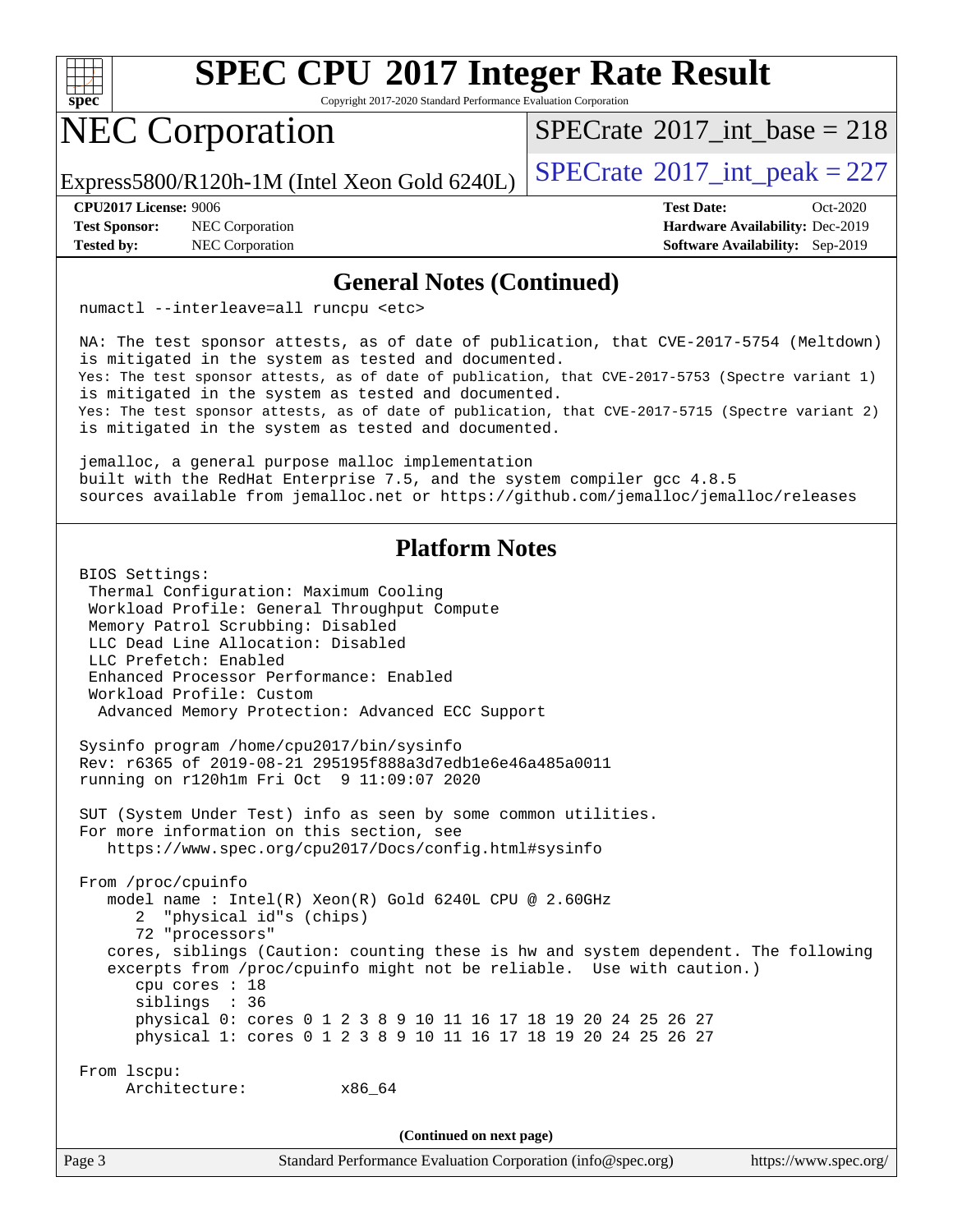

Copyright 2017-2020 Standard Performance Evaluation Corporation

## NEC Corporation

 $SPECTate@2017_int\_base = 218$ 

Express5800/R120h-1M (Intel Xeon Gold 6240L)  $\left|$  [SPECrate](http://www.spec.org/auto/cpu2017/Docs/result-fields.html#SPECrate2017intpeak)<sup>®</sup>[2017\\_int\\_peak = 2](http://www.spec.org/auto/cpu2017/Docs/result-fields.html#SPECrate2017intpeak)27

**[Test Sponsor:](http://www.spec.org/auto/cpu2017/Docs/result-fields.html#TestSponsor)** NEC Corporation **[Hardware Availability:](http://www.spec.org/auto/cpu2017/Docs/result-fields.html#HardwareAvailability)** Dec-2019 **[Tested by:](http://www.spec.org/auto/cpu2017/Docs/result-fields.html#Testedby)** NEC Corporation **[Software Availability:](http://www.spec.org/auto/cpu2017/Docs/result-fields.html#SoftwareAvailability)** Sep-2019

**[CPU2017 License:](http://www.spec.org/auto/cpu2017/Docs/result-fields.html#CPU2017License)** 9006 **[Test Date:](http://www.spec.org/auto/cpu2017/Docs/result-fields.html#TestDate)** Oct-2020

#### **[Platform Notes \(Continued\)](http://www.spec.org/auto/cpu2017/Docs/result-fields.html#PlatformNotes)**

| $CPU$ op-mode( $s$ ):                                                                                                                                                                                                             | $32$ -bit, $64$ -bit                                                                 |
|-----------------------------------------------------------------------------------------------------------------------------------------------------------------------------------------------------------------------------------|--------------------------------------------------------------------------------------|
| Byte Order:                                                                                                                                                                                                                       | Little Endian                                                                        |
| CPU(s):                                                                                                                                                                                                                           | 72                                                                                   |
| On-line $CPU(s)$ list:                                                                                                                                                                                                            | $0 - 71$                                                                             |
| Thread( $s$ ) per core:                                                                                                                                                                                                           | $\overline{2}$                                                                       |
| $Core(s)$ per socket:                                                                                                                                                                                                             | 18                                                                                   |
| Socket(s):                                                                                                                                                                                                                        | $\overline{a}$                                                                       |
| NUMA $node(s)$ :                                                                                                                                                                                                                  | $\overline{4}$                                                                       |
| Vendor ID:                                                                                                                                                                                                                        | GenuineIntel                                                                         |
| CPU family:                                                                                                                                                                                                                       | 6                                                                                    |
| Model:                                                                                                                                                                                                                            | 85                                                                                   |
| Model name:                                                                                                                                                                                                                       | $Intel(R) Xeon(R) Gold 6240L CPU @ 2.60GHz$                                          |
| Stepping:                                                                                                                                                                                                                         | $7\overline{ }$                                                                      |
| CPU MHz:                                                                                                                                                                                                                          | 2600.000                                                                             |
| BogoMIPS:                                                                                                                                                                                                                         | 5200.00                                                                              |
| Virtualization:                                                                                                                                                                                                                   | $VT - x$                                                                             |
| L1d cache:                                                                                                                                                                                                                        | 32K                                                                                  |
| Lli cache:                                                                                                                                                                                                                        | 32K                                                                                  |
| $L2$ cache:                                                                                                                                                                                                                       | 1024K                                                                                |
| $L3$ cache:                                                                                                                                                                                                                       | 25344K                                                                               |
| NUMA node0 CPU(s):                                                                                                                                                                                                                | $0 - 8, 36 - 44$                                                                     |
| NUMA nodel $CPU(s):$                                                                                                                                                                                                              | $9 - 17, 45 - 53$                                                                    |
| NUMA $node2$ $CPU(s):$                                                                                                                                                                                                            | $18 - 26, 54 - 62$                                                                   |
| NUMA $node3$ $CPU(s)$ :                                                                                                                                                                                                           | $27 - 35,63 - 71$                                                                    |
| Flags:                                                                                                                                                                                                                            | fpu vme de pse tsc msr pae mce cx8 apic sep mtrr pge mca cmov                        |
|                                                                                                                                                                                                                                   | pat pse36 clflush dts acpi mmx fxsr sse sse2 ss ht tm pbe syscall nx pdpelgb rdtscp  |
|                                                                                                                                                                                                                                   | lm constant_tsc art arch_perfmon pebs bts rep_good nopl xtopology nonstop_tsc        |
|                                                                                                                                                                                                                                   | aperfmperf eagerfpu pni pclmulqdq dtes64 monitor ds_cpl vmx smx est tm2 ssse3 sdbg   |
|                                                                                                                                                                                                                                   | fma cx16 xtpr pdcm pcid dca sse4_1 sse4_2 x2apic movbe popcnt tsc_deadline_timer aes |
|                                                                                                                                                                                                                                   | xsave avx f16c rdrand lahf_lm abm 3dnowprefetch epb cat_13 cdp_13 invpcid_single     |
|                                                                                                                                                                                                                                   | intel_ppin intel_pt ssbd mba ibrs ibpb stibp ibrs_enhanced tpr_shadow vnmi           |
|                                                                                                                                                                                                                                   | flexpriority ept vpid fsgsbase tsc_adjust bmil hle avx2 smep bmi2 erms invpcid rtm   |
|                                                                                                                                                                                                                                   | cqm mpx rdt_a avx512f avx512dq rdseed adx smap clflushopt clwb avx512cd avx512bw     |
|                                                                                                                                                                                                                                   | avx512vl xsaveopt xsavec xgetbvl cqm_llc cqm_occup_llc cqm_mbm_total cqm_mbm_local   |
|                                                                                                                                                                                                                                   | dtherm ida arat pln pts pku ospke avx512_vnni md_clear spec_ctrl intel_stibp         |
| flush_11d arch_capabilities                                                                                                                                                                                                       |                                                                                      |
| $\mathbf{r}$ , and the contract of the contract of the contract of the contract of the contract of the contract of the contract of the contract of the contract of the contract of the contract of the contract of the contract o |                                                                                      |
|                                                                                                                                                                                                                                   |                                                                                      |

 /proc/cpuinfo cache data cache size : 25344 KB

 From numactl --hardware WARNING: a numactl 'node' might or might not correspond to a physical chip. available: 4 nodes (0-3) node 0 cpus: 0 1 2 3 4 5 6 7 8 36 37 38 39 40 41 42 43 44 node 0 size: 97960 MB node 0 free: 95526 MB node 1 cpus: 9 10 11 12 13 14 15 16 17 45 46 47 48 49 50 51 52 53

**(Continued on next page)**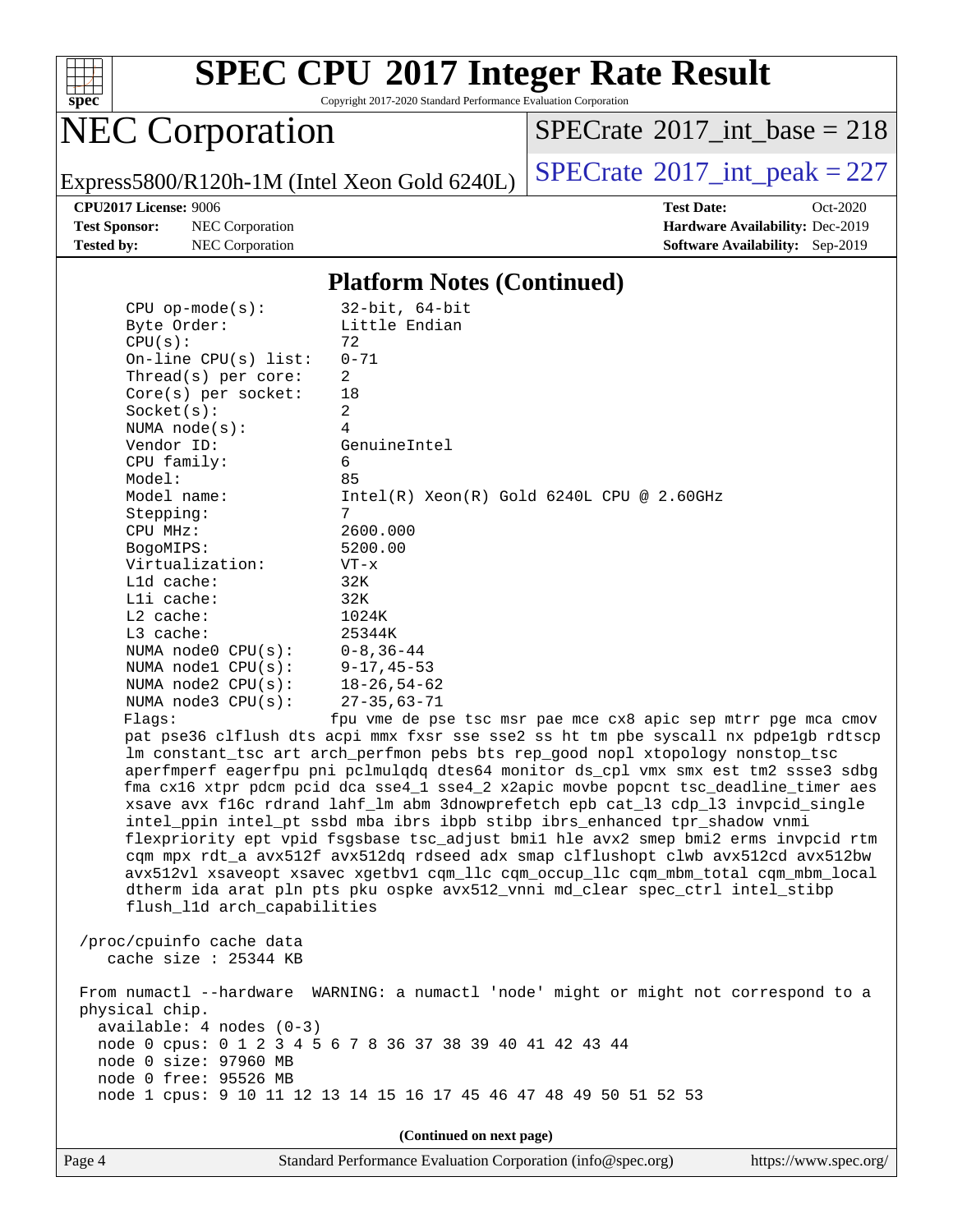

Copyright 2017-2020 Standard Performance Evaluation Corporation

## NEC Corporation

 $SPECTate$ <sup>®</sup>[2017\\_int\\_base =](http://www.spec.org/auto/cpu2017/Docs/result-fields.html#SPECrate2017intbase) 218

Express5800/R120h-1M (Intel Xeon Gold 6240L)  $\vert$  [SPECrate](http://www.spec.org/auto/cpu2017/Docs/result-fields.html#SPECrate2017intpeak)<sup>®</sup>[2017\\_int\\_peak = 2](http://www.spec.org/auto/cpu2017/Docs/result-fields.html#SPECrate2017intpeak)27

**[Test Sponsor:](http://www.spec.org/auto/cpu2017/Docs/result-fields.html#TestSponsor)** NEC Corporation **[Hardware Availability:](http://www.spec.org/auto/cpu2017/Docs/result-fields.html#HardwareAvailability)** Dec-2019 **[Tested by:](http://www.spec.org/auto/cpu2017/Docs/result-fields.html#Testedby)** NEC Corporation **[Software Availability:](http://www.spec.org/auto/cpu2017/Docs/result-fields.html#SoftwareAvailability)** Sep-2019

**[CPU2017 License:](http://www.spec.org/auto/cpu2017/Docs/result-fields.html#CPU2017License)** 9006 **[Test Date:](http://www.spec.org/auto/cpu2017/Docs/result-fields.html#TestDate)** Oct-2020

#### **[Platform Notes \(Continued\)](http://www.spec.org/auto/cpu2017/Docs/result-fields.html#PlatformNotes)**

 node 1 size: 98304 MB node 1 free: 95984 MB node 2 cpus: 18 19 20 21 22 23 24 25 26 54 55 56 57 58 59 60 61 62 node 2 size: 98304 MB node 2 free: 96033 MB node 3 cpus: 27 28 29 30 31 32 33 34 35 63 64 65 66 67 68 69 70 71 node 3 size: 98303 MB node 3 free: 95966 MB node distances: node 0 1 2 3 0: 10 21 21 21 1: 21 10 21 21 2: 21 21 10 21 3: 21 21 21 10 From /proc/meminfo MemTotal: 395917516 kB HugePages\_Total: 0 Hugepagesize: 2048 kB From /etc/\*release\* /etc/\*version\* os-release: NAME="Red Hat Enterprise Linux Server" VERSION="7.7 (Maipo)" ID="rhel" ID\_LIKE="fedora" VARIANT="Server" VARIANT\_ID="server" VERSION\_ID="7.7" PRETTY\_NAME="Red Hat Enterprise Linux Server 7.7 (Maipo)" redhat-release: Red Hat Enterprise Linux Server release 7.7 (Maipo) system-release: Red Hat Enterprise Linux Server release 7.7 (Maipo) system-release-cpe: cpe:/o:redhat:enterprise\_linux:7.7:ga:server uname -a: Linux r120h1m 3.10.0-1062.1.1.el7.x86\_64 #1 SMP Tue Aug 13 18:39:59 UTC 2019 x86\_64 x86\_64 x86\_64 GNU/Linux Kernel self-reported vulnerability status: CVE-2018-3620 (L1 Terminal Fault): Not affected Microarchitectural Data Sampling: Not affected CVE-2017-5754 (Meltdown): Not affected CVE-2018-3639 (Speculative Store Bypass): Mitigation: Speculative Store Bypass disabled via prctl and seccomp CVE-2017-5753 (Spectre variant 1): Mitigation: Load fences, usercopy/swapgs barriers and \_\_user pointer sanitization

**(Continued on next page)**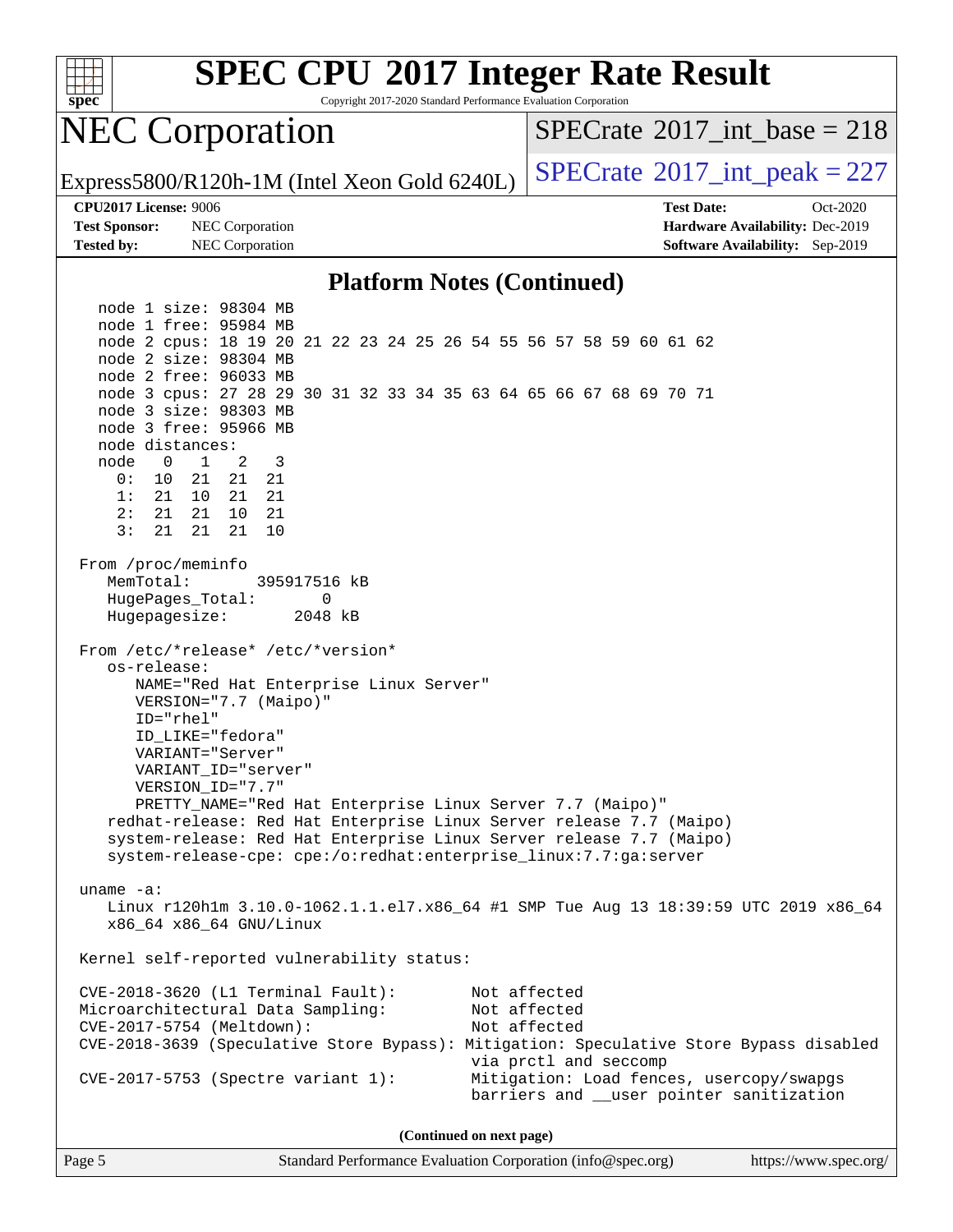

Copyright 2017-2020 Standard Performance Evaluation Corporation

## NEC Corporation

 $SPECTate@2017_int\_base = 218$ 

Express5800/R120h-1M (Intel Xeon Gold 6240L)  $\left|$  [SPECrate](http://www.spec.org/auto/cpu2017/Docs/result-fields.html#SPECrate2017intpeak)<sup>®</sup>[2017\\_int\\_peak = 2](http://www.spec.org/auto/cpu2017/Docs/result-fields.html#SPECrate2017intpeak)27

**[Test Sponsor:](http://www.spec.org/auto/cpu2017/Docs/result-fields.html#TestSponsor)** NEC Corporation **[Hardware Availability:](http://www.spec.org/auto/cpu2017/Docs/result-fields.html#HardwareAvailability)** Dec-2019 **[Tested by:](http://www.spec.org/auto/cpu2017/Docs/result-fields.html#Testedby)** NEC Corporation **[Software Availability:](http://www.spec.org/auto/cpu2017/Docs/result-fields.html#SoftwareAvailability)** Sep-2019

**[CPU2017 License:](http://www.spec.org/auto/cpu2017/Docs/result-fields.html#CPU2017License)** 9006 **[Test Date:](http://www.spec.org/auto/cpu2017/Docs/result-fields.html#TestDate)** Oct-2020

#### **[Platform Notes \(Continued\)](http://www.spec.org/auto/cpu2017/Docs/result-fields.html#PlatformNotes)**

CVE-2017-5715 (Spectre variant 2): Mitigation: Full retpoline, IBPB

run-level 3 Oct 9 11:03

 SPEC is set to: /home/cpu2017 Filesystem Type Size Used Avail Use% Mounted on /dev/sda3 ext4 908G 184G 678G 22% /

 From /sys/devices/virtual/dmi/id BIOS: NEC U32 03/09/2020 Vendor: NEC Product: Express5800/R120h-1M Serial: JPN0084094

 Additional information from dmidecode follows. WARNING: Use caution when you interpret this section. The 'dmidecode' program reads system data which is "intended to allow hardware to be accurately determined", but the intent may not be met, as there are frequent changes to hardware, firmware, and the "DMTF SMBIOS" standard. Memory:

24x HPE P03050-091 16 GB 2 rank 2933

(End of data from sysinfo program)

#### **[Compiler Version Notes](http://www.spec.org/auto/cpu2017/Docs/result-fields.html#CompilerVersionNotes)**

| Page 6                   | Standard Performance Evaluation Corporation (info@spec.org)                                                                                                                      | https://www.spec.org/ |  |  |  |
|--------------------------|----------------------------------------------------------------------------------------------------------------------------------------------------------------------------------|-----------------------|--|--|--|
| (Continued on next page) |                                                                                                                                                                                  |                       |  |  |  |
|                          | Intel(R) C Intel(R) 64 Compiler for applications running on $IA-32$ , Version                                                                                                    |                       |  |  |  |
| $\mathcal{C}$            | $502.\text{gcc\_r}(\text{peak})$                                                                                                                                                 |                       |  |  |  |
|                          | Intel(R) C Intel(R) 64 Compiler for applications running on Intel(R) 64,<br>Version 19.0.4.227 Build 20190416<br>Copyright (C) 1985-2019 Intel Corporation. All rights reserved. |                       |  |  |  |
| C                        | $500. perlbench_r(base, peak) 502. gcc_r(base) 505. mcf_r(base, peak)$<br>525.x264_r(base, peak) 557.xz_r(base, peak)                                                            |                       |  |  |  |
|                          | Intel(R) C Intel(R) 64 Compiler for applications running on $IA-32$ , Version<br>19.0.4.227 Build 20190416<br>Copyright (C) 1985-2019 Intel Corporation. All rights reserved.    |                       |  |  |  |
| C                        | 502. $qcc r (peak)$                                                                                                                                                              |                       |  |  |  |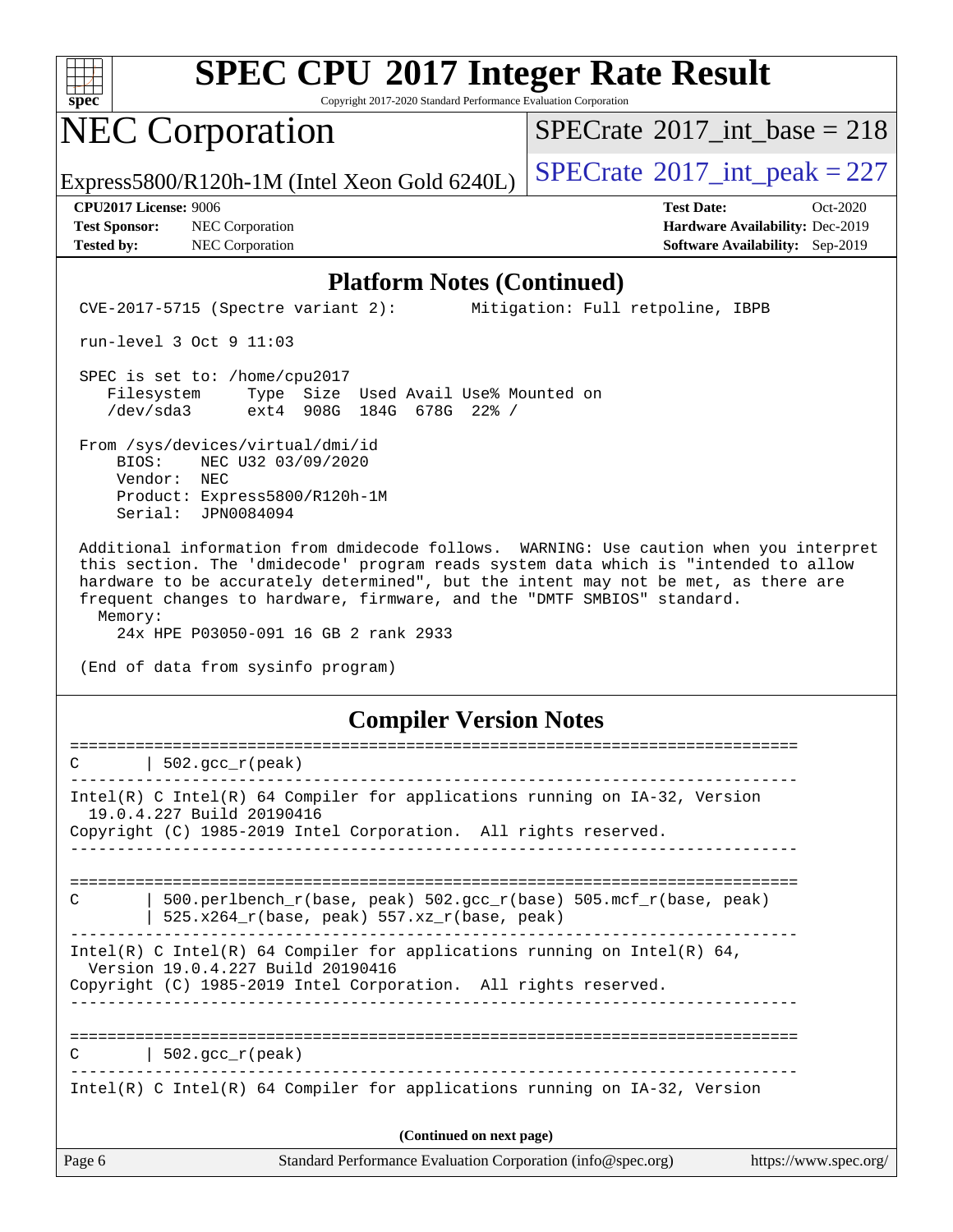

Copyright 2017-2020 Standard Performance Evaluation Corporation

NEC Corporation

 $SPECrate$ <sup>®</sup>[2017\\_int\\_base =](http://www.spec.org/auto/cpu2017/Docs/result-fields.html#SPECrate2017intbase) 218

Express5800/R120h-1M (Intel Xeon Gold 6240L)  $\left|$  [SPECrate](http://www.spec.org/auto/cpu2017/Docs/result-fields.html#SPECrate2017intpeak)<sup>®</sup>[2017\\_int\\_peak = 2](http://www.spec.org/auto/cpu2017/Docs/result-fields.html#SPECrate2017intpeak)27

**[Test Sponsor:](http://www.spec.org/auto/cpu2017/Docs/result-fields.html#TestSponsor)** NEC Corporation **[Hardware Availability:](http://www.spec.org/auto/cpu2017/Docs/result-fields.html#HardwareAvailability)** Dec-2019 **[Tested by:](http://www.spec.org/auto/cpu2017/Docs/result-fields.html#Testedby)** NEC Corporation **[Software Availability:](http://www.spec.org/auto/cpu2017/Docs/result-fields.html#SoftwareAvailability)** Sep-2019

**[CPU2017 License:](http://www.spec.org/auto/cpu2017/Docs/result-fields.html#CPU2017License)** 9006 **[Test Date:](http://www.spec.org/auto/cpu2017/Docs/result-fields.html#TestDate)** Oct-2020

#### **[Compiler Version Notes \(Continued\)](http://www.spec.org/auto/cpu2017/Docs/result-fields.html#CompilerVersionNotes)**

| 19.0.4.227 Build 20190416<br>Copyright (C) 1985-2019 Intel Corporation. All rights reserved.                                                                                         |  |  |  |  |  |
|--------------------------------------------------------------------------------------------------------------------------------------------------------------------------------------|--|--|--|--|--|
| ==========================                                                                                                                                                           |  |  |  |  |  |
| 500.perlbench_r(base, peak) 502.gcc_r(base) 505.mcf_r(base, peak)<br>C<br>525.x264_r(base, peak) 557.xz_r(base, peak)                                                                |  |  |  |  |  |
| Intel(R) C Intel(R) 64 Compiler for applications running on Intel(R) 64,<br>Version 19.0.4.227 Build 20190416<br>Copyright (C) 1985-2019 Intel Corporation. All rights reserved.     |  |  |  |  |  |
| 523.xalancbmk $r(\text{peak})$<br>$C++$<br>-----------------------------------                                                                                                       |  |  |  |  |  |
| Intel(R) C++ Intel(R) 64 Compiler for applications running on IA-32, Version<br>19.0.4.227 Build 20190416<br>Copyright (C) 1985-2019 Intel Corporation. All rights reserved.         |  |  |  |  |  |
| 520.omnetpp_r(base, peak) 523.xalancbmk_r(base)<br>$C++$<br>531.deepsjeng_r(base, peak) 541.leela_r(base, peak)                                                                      |  |  |  |  |  |
| Intel(R) $C++$ Intel(R) 64 Compiler for applications running on Intel(R) 64,<br>Version 19.0.4.227 Build 20190416<br>Copyright (C) 1985-2019 Intel Corporation. All rights reserved. |  |  |  |  |  |
| 523.xalancbmk $r$ (peak)<br>$C++$                                                                                                                                                    |  |  |  |  |  |
| Intel(R) C++ Intel(R) 64 Compiler for applications running on IA-32, Version<br>19.0.4.227 Build 20190416<br>Copyright (C) 1985-2019 Intel Corporation. All rights reserved.         |  |  |  |  |  |
| 520.omnetpp_r(base, peak) 523.xalancbmk_r(base)<br>$C++$<br>531.deepsjeng_r(base, peak) 541.leela_r(base, peak)                                                                      |  |  |  |  |  |
| Intel(R) $C++$ Intel(R) 64 Compiler for applications running on Intel(R) 64,<br>Version 19.0.4.227 Build 20190416<br>Copyright (C) 1985-2019 Intel Corporation. All rights reserved. |  |  |  |  |  |
| (Continued on next page)                                                                                                                                                             |  |  |  |  |  |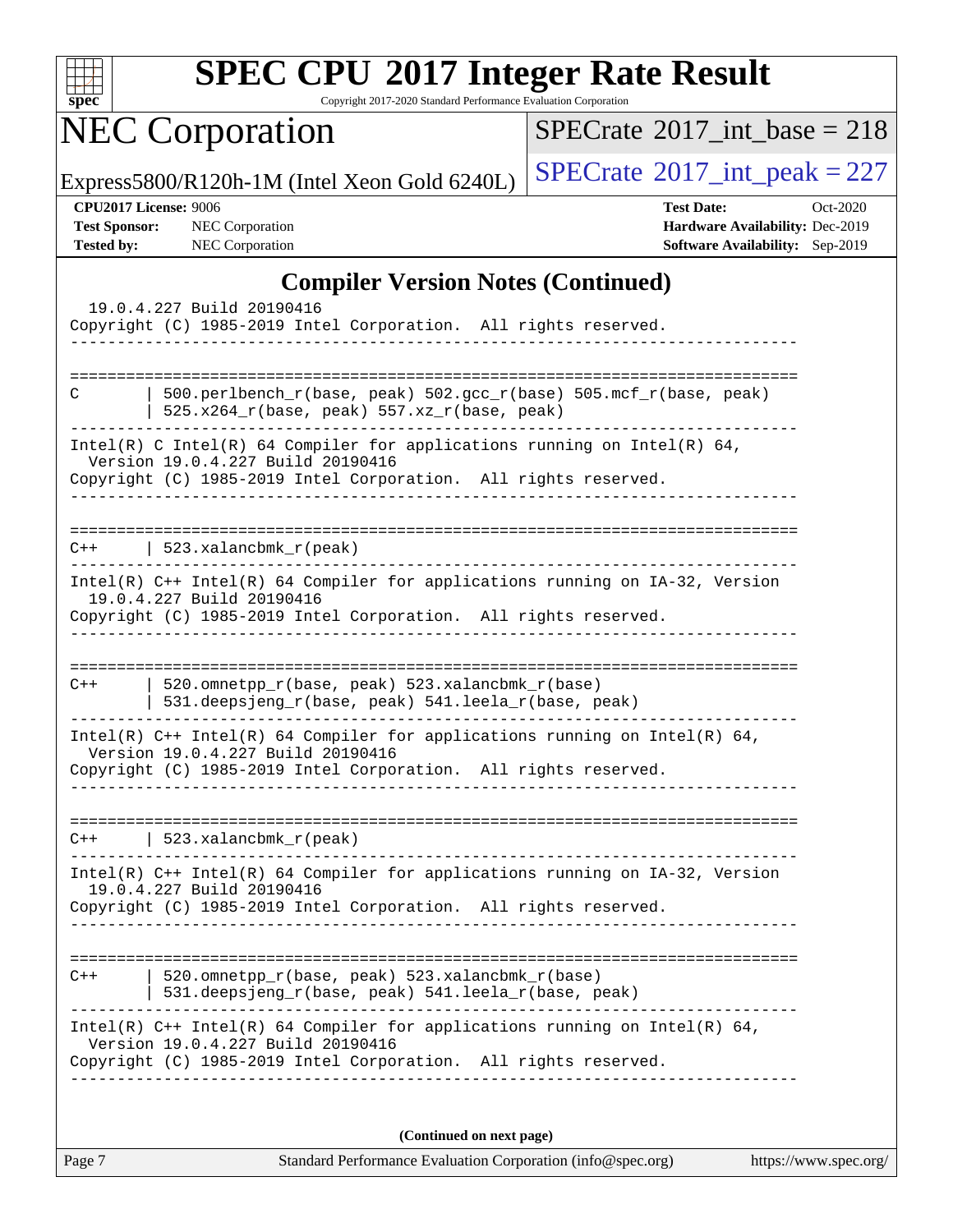

Copyright 2017-2020 Standard Performance Evaluation Corporation

## NEC Corporation

 $SPECTate@2017_int\_base = 218$ 

Express5800/R120h-1M (Intel Xeon Gold 6240L)  $\vert$  [SPECrate](http://www.spec.org/auto/cpu2017/Docs/result-fields.html#SPECrate2017intpeak)<sup>®</sup>[2017\\_int\\_peak = 2](http://www.spec.org/auto/cpu2017/Docs/result-fields.html#SPECrate2017intpeak)27

**[Test Sponsor:](http://www.spec.org/auto/cpu2017/Docs/result-fields.html#TestSponsor)** NEC Corporation **[Hardware Availability:](http://www.spec.org/auto/cpu2017/Docs/result-fields.html#HardwareAvailability)** Dec-2019 **[Tested by:](http://www.spec.org/auto/cpu2017/Docs/result-fields.html#Testedby)** NEC Corporation **[Software Availability:](http://www.spec.org/auto/cpu2017/Docs/result-fields.html#SoftwareAvailability)** Sep-2019

**[CPU2017 License:](http://www.spec.org/auto/cpu2017/Docs/result-fields.html#CPU2017License)** 9006 **[Test Date:](http://www.spec.org/auto/cpu2017/Docs/result-fields.html#TestDate)** Oct-2020

### **[Compiler Version Notes \(Continued\)](http://www.spec.org/auto/cpu2017/Docs/result-fields.html#CompilerVersionNotes)**

| Fortran   548.exchange $2_r(base, peak)$                                                                            |
|---------------------------------------------------------------------------------------------------------------------|
| Intel(R) Fortran Intel(R) 64 Compiler for applications running on Intel(R)<br>64, Version 19.0.4.227 Build 20190416 |
| Copyright (C) 1985-2019 Intel Corporation. All rights reserved.                                                     |

### **[Base Compiler Invocation](http://www.spec.org/auto/cpu2017/Docs/result-fields.html#BaseCompilerInvocation)**

[C benchmarks](http://www.spec.org/auto/cpu2017/Docs/result-fields.html#Cbenchmarks): [icc -m64 -std=c11](http://www.spec.org/cpu2017/results/res2020q4/cpu2017-20201012-24181.flags.html#user_CCbase_intel_icc_64bit_c11_33ee0cdaae7deeeab2a9725423ba97205ce30f63b9926c2519791662299b76a0318f32ddfffdc46587804de3178b4f9328c46fa7c2b0cd779d7a61945c91cd35)

[C++ benchmarks:](http://www.spec.org/auto/cpu2017/Docs/result-fields.html#CXXbenchmarks) [icpc -m64](http://www.spec.org/cpu2017/results/res2020q4/cpu2017-20201012-24181.flags.html#user_CXXbase_intel_icpc_64bit_4ecb2543ae3f1412ef961e0650ca070fec7b7afdcd6ed48761b84423119d1bf6bdf5cad15b44d48e7256388bc77273b966e5eb805aefd121eb22e9299b2ec9d9)

[Fortran benchmarks](http://www.spec.org/auto/cpu2017/Docs/result-fields.html#Fortranbenchmarks): [ifort -m64](http://www.spec.org/cpu2017/results/res2020q4/cpu2017-20201012-24181.flags.html#user_FCbase_intel_ifort_64bit_24f2bb282fbaeffd6157abe4f878425411749daecae9a33200eee2bee2fe76f3b89351d69a8130dd5949958ce389cf37ff59a95e7a40d588e8d3a57e0c3fd751)

### **[Base Portability Flags](http://www.spec.org/auto/cpu2017/Docs/result-fields.html#BasePortabilityFlags)**

 500.perlbench\_r: [-DSPEC\\_LP64](http://www.spec.org/cpu2017/results/res2020q4/cpu2017-20201012-24181.flags.html#b500.perlbench_r_basePORTABILITY_DSPEC_LP64) [-DSPEC\\_LINUX\\_X64](http://www.spec.org/cpu2017/results/res2020q4/cpu2017-20201012-24181.flags.html#b500.perlbench_r_baseCPORTABILITY_DSPEC_LINUX_X64) 502.gcc\_r: [-DSPEC\\_LP64](http://www.spec.org/cpu2017/results/res2020q4/cpu2017-20201012-24181.flags.html#suite_basePORTABILITY502_gcc_r_DSPEC_LP64) 505.mcf\_r: [-DSPEC\\_LP64](http://www.spec.org/cpu2017/results/res2020q4/cpu2017-20201012-24181.flags.html#suite_basePORTABILITY505_mcf_r_DSPEC_LP64) 520.omnetpp\_r: [-DSPEC\\_LP64](http://www.spec.org/cpu2017/results/res2020q4/cpu2017-20201012-24181.flags.html#suite_basePORTABILITY520_omnetpp_r_DSPEC_LP64) 523.xalancbmk\_r: [-DSPEC\\_LP64](http://www.spec.org/cpu2017/results/res2020q4/cpu2017-20201012-24181.flags.html#suite_basePORTABILITY523_xalancbmk_r_DSPEC_LP64) [-DSPEC\\_LINUX](http://www.spec.org/cpu2017/results/res2020q4/cpu2017-20201012-24181.flags.html#b523.xalancbmk_r_baseCXXPORTABILITY_DSPEC_LINUX) 525.x264\_r: [-DSPEC\\_LP64](http://www.spec.org/cpu2017/results/res2020q4/cpu2017-20201012-24181.flags.html#suite_basePORTABILITY525_x264_r_DSPEC_LP64) 531.deepsjeng\_r: [-DSPEC\\_LP64](http://www.spec.org/cpu2017/results/res2020q4/cpu2017-20201012-24181.flags.html#suite_basePORTABILITY531_deepsjeng_r_DSPEC_LP64) 541.leela\_r: [-DSPEC\\_LP64](http://www.spec.org/cpu2017/results/res2020q4/cpu2017-20201012-24181.flags.html#suite_basePORTABILITY541_leela_r_DSPEC_LP64) 548.exchange2\_r: [-DSPEC\\_LP64](http://www.spec.org/cpu2017/results/res2020q4/cpu2017-20201012-24181.flags.html#suite_basePORTABILITY548_exchange2_r_DSPEC_LP64) 557.xz\_r: [-DSPEC\\_LP64](http://www.spec.org/cpu2017/results/res2020q4/cpu2017-20201012-24181.flags.html#suite_basePORTABILITY557_xz_r_DSPEC_LP64)

## **[Base Optimization Flags](http://www.spec.org/auto/cpu2017/Docs/result-fields.html#BaseOptimizationFlags)**

#### [C benchmarks](http://www.spec.org/auto/cpu2017/Docs/result-fields.html#Cbenchmarks):

```
-Wl,-z,muldefs -xCORE-AVX512 -ipo -O3 -no-prec-div
-qopt-mem-layout-trans=4
-L/usr/local/IntelCompiler19/compilers_and_libraries_2019.4.227/linux/compiler/lib/intel64
-lqkmalloc
```
**(Continued on next page)**

Page 8 Standard Performance Evaluation Corporation [\(info@spec.org\)](mailto:info@spec.org) <https://www.spec.org/>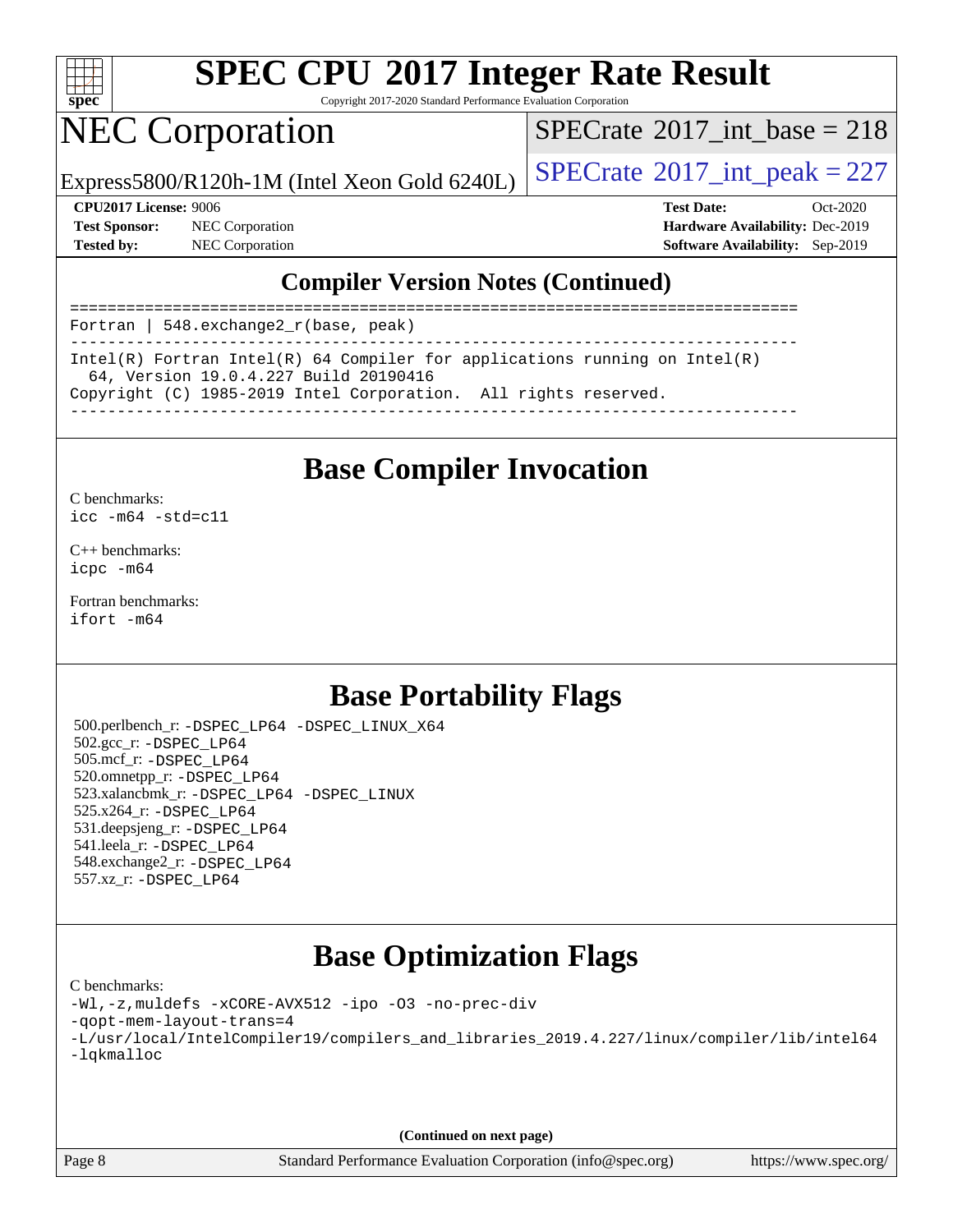

Copyright 2017-2020 Standard Performance Evaluation Corporation

## NEC Corporation

 $SPECTate@2017_int\_base = 218$ 

Express5800/R120h-1M (Intel Xeon Gold 6240L)  $\vert$  [SPECrate](http://www.spec.org/auto/cpu2017/Docs/result-fields.html#SPECrate2017intpeak)<sup>®</sup>[2017\\_int\\_peak = 2](http://www.spec.org/auto/cpu2017/Docs/result-fields.html#SPECrate2017intpeak)27

**[Test Sponsor:](http://www.spec.org/auto/cpu2017/Docs/result-fields.html#TestSponsor)** NEC Corporation **[Hardware Availability:](http://www.spec.org/auto/cpu2017/Docs/result-fields.html#HardwareAvailability)** Dec-2019 **[Tested by:](http://www.spec.org/auto/cpu2017/Docs/result-fields.html#Testedby)** NEC Corporation **[Software Availability:](http://www.spec.org/auto/cpu2017/Docs/result-fields.html#SoftwareAvailability)** Sep-2019

**[CPU2017 License:](http://www.spec.org/auto/cpu2017/Docs/result-fields.html#CPU2017License)** 9006 **[Test Date:](http://www.spec.org/auto/cpu2017/Docs/result-fields.html#TestDate)** Oct-2020

## **[Base Optimization Flags \(Continued\)](http://www.spec.org/auto/cpu2017/Docs/result-fields.html#BaseOptimizationFlags)**

#### [C++ benchmarks:](http://www.spec.org/auto/cpu2017/Docs/result-fields.html#CXXbenchmarks)

[-Wl,-z,muldefs](http://www.spec.org/cpu2017/results/res2020q4/cpu2017-20201012-24181.flags.html#user_CXXbase_link_force_multiple1_b4cbdb97b34bdee9ceefcfe54f4c8ea74255f0b02a4b23e853cdb0e18eb4525ac79b5a88067c842dd0ee6996c24547a27a4b99331201badda8798ef8a743f577) [-xCORE-AVX512](http://www.spec.org/cpu2017/results/res2020q4/cpu2017-20201012-24181.flags.html#user_CXXbase_f-xCORE-AVX512) [-ipo](http://www.spec.org/cpu2017/results/res2020q4/cpu2017-20201012-24181.flags.html#user_CXXbase_f-ipo) [-O3](http://www.spec.org/cpu2017/results/res2020q4/cpu2017-20201012-24181.flags.html#user_CXXbase_f-O3) [-no-prec-div](http://www.spec.org/cpu2017/results/res2020q4/cpu2017-20201012-24181.flags.html#user_CXXbase_f-no-prec-div) [-qopt-mem-layout-trans=4](http://www.spec.org/cpu2017/results/res2020q4/cpu2017-20201012-24181.flags.html#user_CXXbase_f-qopt-mem-layout-trans_fa39e755916c150a61361b7846f310bcdf6f04e385ef281cadf3647acec3f0ae266d1a1d22d972a7087a248fd4e6ca390a3634700869573d231a252c784941a8) [-L/usr/local/IntelCompiler19/compilers\\_and\\_libraries\\_2019.4.227/linux/compiler/lib/intel64](http://www.spec.org/cpu2017/results/res2020q4/cpu2017-20201012-24181.flags.html#user_CXXbase_qkmalloc_link_0ffe0cb02c68ef1b443a077c7888c10c67ca0d1dd7138472156f06a085bbad385f78d49618ad55dca9db3b1608e84afc2f69b4003b1d1ca498a9fc1462ccefda) [-lqkmalloc](http://www.spec.org/cpu2017/results/res2020q4/cpu2017-20201012-24181.flags.html#user_CXXbase_qkmalloc_link_lib_79a818439969f771c6bc311cfd333c00fc099dad35c030f5aab9dda831713d2015205805422f83de8875488a2991c0a156aaa600e1f9138f8fc37004abc96dc5)

#### [Fortran benchmarks:](http://www.spec.org/auto/cpu2017/Docs/result-fields.html#Fortranbenchmarks)

[-Wl,-z,muldefs](http://www.spec.org/cpu2017/results/res2020q4/cpu2017-20201012-24181.flags.html#user_FCbase_link_force_multiple1_b4cbdb97b34bdee9ceefcfe54f4c8ea74255f0b02a4b23e853cdb0e18eb4525ac79b5a88067c842dd0ee6996c24547a27a4b99331201badda8798ef8a743f577) [-xCORE-AVX512](http://www.spec.org/cpu2017/results/res2020q4/cpu2017-20201012-24181.flags.html#user_FCbase_f-xCORE-AVX512) [-ipo](http://www.spec.org/cpu2017/results/res2020q4/cpu2017-20201012-24181.flags.html#user_FCbase_f-ipo) [-O3](http://www.spec.org/cpu2017/results/res2020q4/cpu2017-20201012-24181.flags.html#user_FCbase_f-O3) [-no-prec-div](http://www.spec.org/cpu2017/results/res2020q4/cpu2017-20201012-24181.flags.html#user_FCbase_f-no-prec-div)

[-qopt-mem-layout-trans=4](http://www.spec.org/cpu2017/results/res2020q4/cpu2017-20201012-24181.flags.html#user_FCbase_f-qopt-mem-layout-trans_fa39e755916c150a61361b7846f310bcdf6f04e385ef281cadf3647acec3f0ae266d1a1d22d972a7087a248fd4e6ca390a3634700869573d231a252c784941a8) [-nostandard-realloc-lhs](http://www.spec.org/cpu2017/results/res2020q4/cpu2017-20201012-24181.flags.html#user_FCbase_f_2003_std_realloc_82b4557e90729c0f113870c07e44d33d6f5a304b4f63d4c15d2d0f1fab99f5daaed73bdb9275d9ae411527f28b936061aa8b9c8f2d63842963b95c9dd6426b8a) [-align array32byte](http://www.spec.org/cpu2017/results/res2020q4/cpu2017-20201012-24181.flags.html#user_FCbase_align_array32byte_b982fe038af199962ba9a80c053b8342c548c85b40b8e86eb3cc33dee0d7986a4af373ac2d51c3f7cf710a18d62fdce2948f201cd044323541f22fc0fffc51b6)

[-L/usr/local/IntelCompiler19/compilers\\_and\\_libraries\\_2019.4.227/linux/compiler/lib/intel64](http://www.spec.org/cpu2017/results/res2020q4/cpu2017-20201012-24181.flags.html#user_FCbase_qkmalloc_link_0ffe0cb02c68ef1b443a077c7888c10c67ca0d1dd7138472156f06a085bbad385f78d49618ad55dca9db3b1608e84afc2f69b4003b1d1ca498a9fc1462ccefda) [-lqkmalloc](http://www.spec.org/cpu2017/results/res2020q4/cpu2017-20201012-24181.flags.html#user_FCbase_qkmalloc_link_lib_79a818439969f771c6bc311cfd333c00fc099dad35c030f5aab9dda831713d2015205805422f83de8875488a2991c0a156aaa600e1f9138f8fc37004abc96dc5)

### **[Peak Compiler Invocation](http://www.spec.org/auto/cpu2017/Docs/result-fields.html#PeakCompilerInvocation)**

#### [C benchmarks \(except as noted below\)](http://www.spec.org/auto/cpu2017/Docs/result-fields.html#Cbenchmarksexceptasnotedbelow): [icc -m64 -std=c11](http://www.spec.org/cpu2017/results/res2020q4/cpu2017-20201012-24181.flags.html#user_CCpeak_intel_icc_64bit_c11_33ee0cdaae7deeeab2a9725423ba97205ce30f63b9926c2519791662299b76a0318f32ddfffdc46587804de3178b4f9328c46fa7c2b0cd779d7a61945c91cd35)

502.gcc\_r: [icc -m32 -std=c11 -L/usr/local/IntelCompiler19/compilers\\_and\\_libraries\\_2019.4.227/linux/compiler/lib/ia32\\_lin](http://www.spec.org/cpu2017/results/res2020q4/cpu2017-20201012-24181.flags.html#user_peakCCLD502_gcc_r_intel_icc_38a193a897536fa645efb1dc6ac2bea2bddbbe56f130e144a606d1b2649003f27c79f8814020c1f9355cbbf0d7ab0d194a7a979ee1e2a95641bbb8cf571aac7b)

[C++ benchmarks \(except as noted below\)](http://www.spec.org/auto/cpu2017/Docs/result-fields.html#CXXbenchmarksexceptasnotedbelow): [icpc -m64](http://www.spec.org/cpu2017/results/res2020q4/cpu2017-20201012-24181.flags.html#user_CXXpeak_intel_icpc_64bit_4ecb2543ae3f1412ef961e0650ca070fec7b7afdcd6ed48761b84423119d1bf6bdf5cad15b44d48e7256388bc77273b966e5eb805aefd121eb22e9299b2ec9d9)

523.xalancbmk\_r: [icpc -m32 -L/usr/local/IntelCompiler19/compilers\\_and\\_libraries\\_2019.4.227/linux/compiler/lib/ia32\\_lin](http://www.spec.org/cpu2017/results/res2020q4/cpu2017-20201012-24181.flags.html#user_peakCXXLD523_xalancbmk_r_intel_icpc_840f965b38320ad10acba6032d6ca4c816e722c432c250f3408feae347068ba449f694544a48cf12cd3bde3495e328e6747ab0f629c2925d3062e2ee144af951)

#### [Fortran benchmarks](http://www.spec.org/auto/cpu2017/Docs/result-fields.html#Fortranbenchmarks): [ifort -m64](http://www.spec.org/cpu2017/results/res2020q4/cpu2017-20201012-24181.flags.html#user_FCpeak_intel_ifort_64bit_24f2bb282fbaeffd6157abe4f878425411749daecae9a33200eee2bee2fe76f3b89351d69a8130dd5949958ce389cf37ff59a95e7a40d588e8d3a57e0c3fd751)

## **[Peak Portability Flags](http://www.spec.org/auto/cpu2017/Docs/result-fields.html#PeakPortabilityFlags)**

 500.perlbench\_r: [-DSPEC\\_LP64](http://www.spec.org/cpu2017/results/res2020q4/cpu2017-20201012-24181.flags.html#b500.perlbench_r_peakPORTABILITY_DSPEC_LP64) [-DSPEC\\_LINUX\\_X64](http://www.spec.org/cpu2017/results/res2020q4/cpu2017-20201012-24181.flags.html#b500.perlbench_r_peakCPORTABILITY_DSPEC_LINUX_X64) 502.gcc\_r: [-D\\_FILE\\_OFFSET\\_BITS=64](http://www.spec.org/cpu2017/results/res2020q4/cpu2017-20201012-24181.flags.html#user_peakPORTABILITY502_gcc_r_file_offset_bits_64_5ae949a99b284ddf4e95728d47cb0843d81b2eb0e18bdfe74bbf0f61d0b064f4bda2f10ea5eb90e1dcab0e84dbc592acfc5018bc955c18609f94ddb8d550002c) 505.mcf\_r: [-DSPEC\\_LP64](http://www.spec.org/cpu2017/results/res2020q4/cpu2017-20201012-24181.flags.html#suite_peakPORTABILITY505_mcf_r_DSPEC_LP64) 520.omnetpp\_r: [-DSPEC\\_LP64](http://www.spec.org/cpu2017/results/res2020q4/cpu2017-20201012-24181.flags.html#suite_peakPORTABILITY520_omnetpp_r_DSPEC_LP64) 523.xalancbmk\_r: [-D\\_FILE\\_OFFSET\\_BITS=64](http://www.spec.org/cpu2017/results/res2020q4/cpu2017-20201012-24181.flags.html#user_peakPORTABILITY523_xalancbmk_r_file_offset_bits_64_5ae949a99b284ddf4e95728d47cb0843d81b2eb0e18bdfe74bbf0f61d0b064f4bda2f10ea5eb90e1dcab0e84dbc592acfc5018bc955c18609f94ddb8d550002c) [-DSPEC\\_LINUX](http://www.spec.org/cpu2017/results/res2020q4/cpu2017-20201012-24181.flags.html#b523.xalancbmk_r_peakCXXPORTABILITY_DSPEC_LINUX) 525.x264\_r: [-DSPEC\\_LP64](http://www.spec.org/cpu2017/results/res2020q4/cpu2017-20201012-24181.flags.html#suite_peakPORTABILITY525_x264_r_DSPEC_LP64) 531.deepsjeng\_r: [-DSPEC\\_LP64](http://www.spec.org/cpu2017/results/res2020q4/cpu2017-20201012-24181.flags.html#suite_peakPORTABILITY531_deepsjeng_r_DSPEC_LP64) 541.leela\_r: [-DSPEC\\_LP64](http://www.spec.org/cpu2017/results/res2020q4/cpu2017-20201012-24181.flags.html#suite_peakPORTABILITY541_leela_r_DSPEC_LP64) 548.exchange2\_r: [-DSPEC\\_LP64](http://www.spec.org/cpu2017/results/res2020q4/cpu2017-20201012-24181.flags.html#suite_peakPORTABILITY548_exchange2_r_DSPEC_LP64) 557.xz\_r: [-DSPEC\\_LP64](http://www.spec.org/cpu2017/results/res2020q4/cpu2017-20201012-24181.flags.html#suite_peakPORTABILITY557_xz_r_DSPEC_LP64)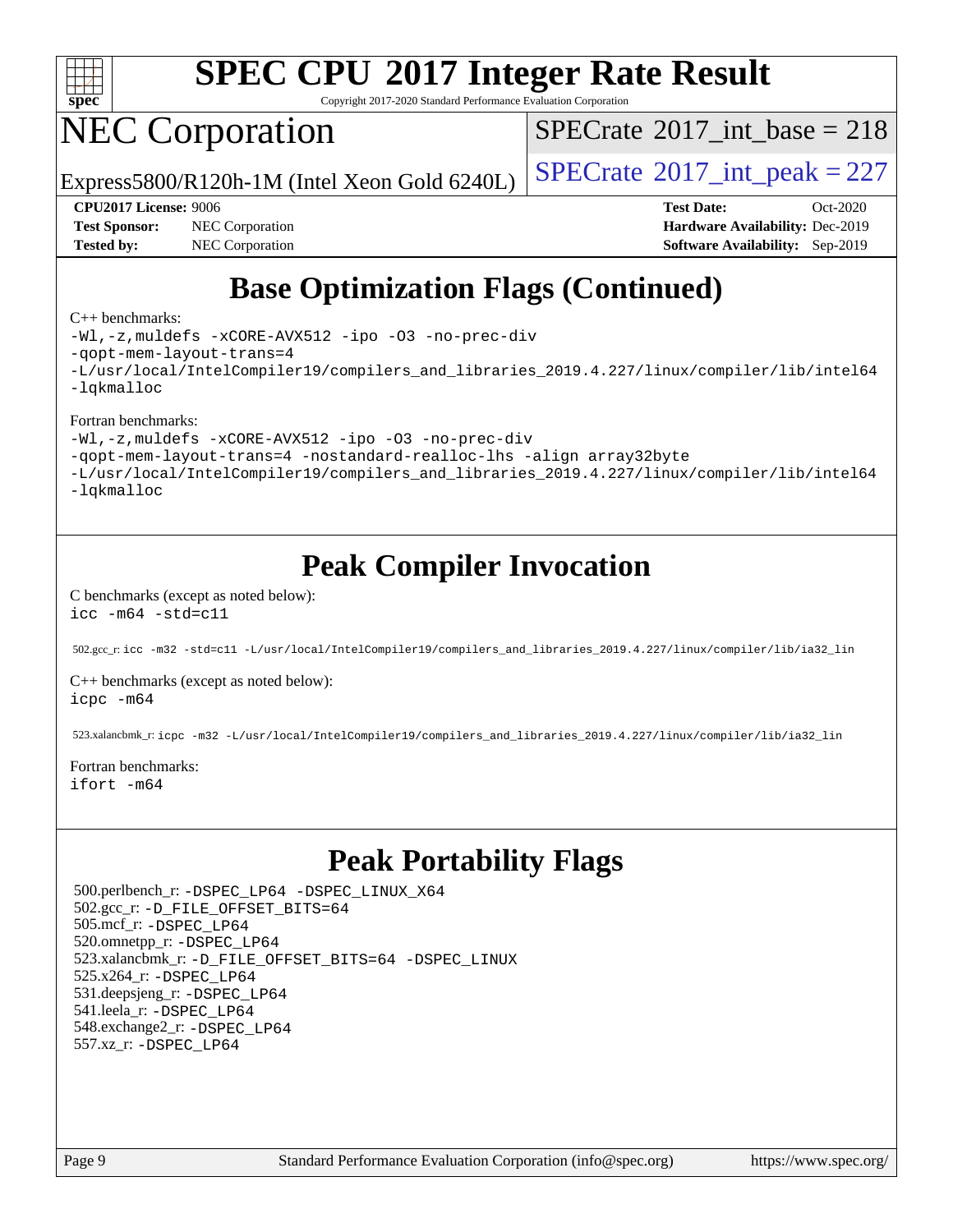

Copyright 2017-2020 Standard Performance Evaluation Corporation

## NEC Corporation

 $SPECTate$ <sup>®</sup>[2017\\_int\\_base =](http://www.spec.org/auto/cpu2017/Docs/result-fields.html#SPECrate2017intbase) 218

Express5800/R120h-1M (Intel Xeon Gold 6240L)  $\vert$  [SPECrate](http://www.spec.org/auto/cpu2017/Docs/result-fields.html#SPECrate2017intpeak)<sup>®</sup>[2017\\_int\\_peak = 2](http://www.spec.org/auto/cpu2017/Docs/result-fields.html#SPECrate2017intpeak)27

**[Tested by:](http://www.spec.org/auto/cpu2017/Docs/result-fields.html#Testedby)** NEC Corporation **[Software Availability:](http://www.spec.org/auto/cpu2017/Docs/result-fields.html#SoftwareAvailability)** Sep-2019

**[CPU2017 License:](http://www.spec.org/auto/cpu2017/Docs/result-fields.html#CPU2017License)** 9006 **[Test Date:](http://www.spec.org/auto/cpu2017/Docs/result-fields.html#TestDate)** Oct-2020 **[Test Sponsor:](http://www.spec.org/auto/cpu2017/Docs/result-fields.html#TestSponsor)** NEC Corporation **[Hardware Availability:](http://www.spec.org/auto/cpu2017/Docs/result-fields.html#HardwareAvailability)** Dec-2019

## **[Peak Optimization Flags](http://www.spec.org/auto/cpu2017/Docs/result-fields.html#PeakOptimizationFlags)**

```
C benchmarks:
```
 500.perlbench\_r: [-Wl,-z,muldefs](http://www.spec.org/cpu2017/results/res2020q4/cpu2017-20201012-24181.flags.html#user_peakEXTRA_LDFLAGS500_perlbench_r_link_force_multiple1_b4cbdb97b34bdee9ceefcfe54f4c8ea74255f0b02a4b23e853cdb0e18eb4525ac79b5a88067c842dd0ee6996c24547a27a4b99331201badda8798ef8a743f577) [-prof-gen](http://www.spec.org/cpu2017/results/res2020q4/cpu2017-20201012-24181.flags.html#user_peakPASS1_CFLAGSPASS1_LDFLAGS500_perlbench_r_prof_gen_5aa4926d6013ddb2a31985c654b3eb18169fc0c6952a63635c234f711e6e63dd76e94ad52365559451ec499a2cdb89e4dc58ba4c67ef54ca681ffbe1461d6b36)(pass 1) [-prof-use](http://www.spec.org/cpu2017/results/res2020q4/cpu2017-20201012-24181.flags.html#user_peakPASS2_CFLAGSPASS2_LDFLAGS500_perlbench_r_prof_use_1a21ceae95f36a2b53c25747139a6c16ca95bd9def2a207b4f0849963b97e94f5260e30a0c64f4bb623698870e679ca08317ef8150905d41bd88c6f78df73f19)(pass 2) [-ipo](http://www.spec.org/cpu2017/results/res2020q4/cpu2017-20201012-24181.flags.html#user_peakPASS1_COPTIMIZEPASS2_COPTIMIZE500_perlbench_r_f-ipo) [-xCORE-AVX512](http://www.spec.org/cpu2017/results/res2020q4/cpu2017-20201012-24181.flags.html#user_peakPASS2_COPTIMIZE500_perlbench_r_f-xCORE-AVX512) [-O3](http://www.spec.org/cpu2017/results/res2020q4/cpu2017-20201012-24181.flags.html#user_peakPASS1_COPTIMIZEPASS2_COPTIMIZE500_perlbench_r_f-O3) [-no-prec-div](http://www.spec.org/cpu2017/results/res2020q4/cpu2017-20201012-24181.flags.html#user_peakPASS1_COPTIMIZEPASS2_COPTIMIZE500_perlbench_r_f-no-prec-div) [-qopt-mem-layout-trans=4](http://www.spec.org/cpu2017/results/res2020q4/cpu2017-20201012-24181.flags.html#user_peakPASS1_COPTIMIZEPASS2_COPTIMIZE500_perlbench_r_f-qopt-mem-layout-trans_fa39e755916c150a61361b7846f310bcdf6f04e385ef281cadf3647acec3f0ae266d1a1d22d972a7087a248fd4e6ca390a3634700869573d231a252c784941a8) [-fno-strict-overflow](http://www.spec.org/cpu2017/results/res2020q4/cpu2017-20201012-24181.flags.html#user_peakEXTRA_OPTIMIZE500_perlbench_r_f-fno-strict-overflow) [-L/usr/local/IntelCompiler19/compilers\\_and\\_libraries\\_2019.4.227/linux/compiler/lib/intel64](http://www.spec.org/cpu2017/results/res2020q4/cpu2017-20201012-24181.flags.html#user_peakEXTRA_LIBS500_perlbench_r_qkmalloc_link_0ffe0cb02c68ef1b443a077c7888c10c67ca0d1dd7138472156f06a085bbad385f78d49618ad55dca9db3b1608e84afc2f69b4003b1d1ca498a9fc1462ccefda) [-lqkmalloc](http://www.spec.org/cpu2017/results/res2020q4/cpu2017-20201012-24181.flags.html#user_peakEXTRA_LIBS500_perlbench_r_qkmalloc_link_lib_79a818439969f771c6bc311cfd333c00fc099dad35c030f5aab9dda831713d2015205805422f83de8875488a2991c0a156aaa600e1f9138f8fc37004abc96dc5) 502.gcc\_r: [-Wl,-z,muldefs](http://www.spec.org/cpu2017/results/res2020q4/cpu2017-20201012-24181.flags.html#user_peakEXTRA_LDFLAGS502_gcc_r_link_force_multiple1_b4cbdb97b34bdee9ceefcfe54f4c8ea74255f0b02a4b23e853cdb0e18eb4525ac79b5a88067c842dd0ee6996c24547a27a4b99331201badda8798ef8a743f577) [-prof-gen](http://www.spec.org/cpu2017/results/res2020q4/cpu2017-20201012-24181.flags.html#user_peakPASS1_CFLAGSPASS1_LDFLAGS502_gcc_r_prof_gen_5aa4926d6013ddb2a31985c654b3eb18169fc0c6952a63635c234f711e6e63dd76e94ad52365559451ec499a2cdb89e4dc58ba4c67ef54ca681ffbe1461d6b36)(pass 1) [-prof-use](http://www.spec.org/cpu2017/results/res2020q4/cpu2017-20201012-24181.flags.html#user_peakPASS2_CFLAGSPASS2_LDFLAGS502_gcc_r_prof_use_1a21ceae95f36a2b53c25747139a6c16ca95bd9def2a207b4f0849963b97e94f5260e30a0c64f4bb623698870e679ca08317ef8150905d41bd88c6f78df73f19)(pass 2) [-ipo](http://www.spec.org/cpu2017/results/res2020q4/cpu2017-20201012-24181.flags.html#user_peakPASS1_COPTIMIZEPASS2_COPTIMIZE502_gcc_r_f-ipo) [-xCORE-AVX512](http://www.spec.org/cpu2017/results/res2020q4/cpu2017-20201012-24181.flags.html#user_peakPASS2_COPTIMIZE502_gcc_r_f-xCORE-AVX512) [-O3](http://www.spec.org/cpu2017/results/res2020q4/cpu2017-20201012-24181.flags.html#user_peakPASS1_COPTIMIZEPASS2_COPTIMIZE502_gcc_r_f-O3) [-no-prec-div](http://www.spec.org/cpu2017/results/res2020q4/cpu2017-20201012-24181.flags.html#user_peakPASS1_COPTIMIZEPASS2_COPTIMIZE502_gcc_r_f-no-prec-div) [-qopt-mem-layout-trans=4](http://www.spec.org/cpu2017/results/res2020q4/cpu2017-20201012-24181.flags.html#user_peakPASS1_COPTIMIZEPASS2_COPTIMIZE502_gcc_r_f-qopt-mem-layout-trans_fa39e755916c150a61361b7846f310bcdf6f04e385ef281cadf3647acec3f0ae266d1a1d22d972a7087a248fd4e6ca390a3634700869573d231a252c784941a8) [-L/usr/local/je5.0.1-32/lib](http://www.spec.org/cpu2017/results/res2020q4/cpu2017-20201012-24181.flags.html#user_peakEXTRA_LIBS502_gcc_r_jemalloc_link_path32_e29f22e8e6c17053bbc6a0971f5a9c01a601a06bb1a59df2084b77a2fe0a2995b64fd4256feaeea39eeba3aae142e96e2b2b0a28974019c0c0c88139a84f900a) [-ljemalloc](http://www.spec.org/cpu2017/results/res2020q4/cpu2017-20201012-24181.flags.html#user_peakEXTRA_LIBS502_gcc_r_jemalloc_link_lib_d1249b907c500fa1c0672f44f562e3d0f79738ae9e3c4a9c376d49f265a04b9c99b167ecedbf6711b3085be911c67ff61f150a17b3472be731631ba4d0471706) 505.mcf\_r: [-Wl,-z,muldefs](http://www.spec.org/cpu2017/results/res2020q4/cpu2017-20201012-24181.flags.html#user_peakEXTRA_LDFLAGS505_mcf_r_link_force_multiple1_b4cbdb97b34bdee9ceefcfe54f4c8ea74255f0b02a4b23e853cdb0e18eb4525ac79b5a88067c842dd0ee6996c24547a27a4b99331201badda8798ef8a743f577) [-xCORE-AVX512](http://www.spec.org/cpu2017/results/res2020q4/cpu2017-20201012-24181.flags.html#user_peakCOPTIMIZE505_mcf_r_f-xCORE-AVX512) [-ipo](http://www.spec.org/cpu2017/results/res2020q4/cpu2017-20201012-24181.flags.html#user_peakCOPTIMIZE505_mcf_r_f-ipo) [-O3](http://www.spec.org/cpu2017/results/res2020q4/cpu2017-20201012-24181.flags.html#user_peakCOPTIMIZE505_mcf_r_f-O3) [-no-prec-div](http://www.spec.org/cpu2017/results/res2020q4/cpu2017-20201012-24181.flags.html#user_peakCOPTIMIZE505_mcf_r_f-no-prec-div) [-qopt-mem-layout-trans=4](http://www.spec.org/cpu2017/results/res2020q4/cpu2017-20201012-24181.flags.html#user_peakCOPTIMIZE505_mcf_r_f-qopt-mem-layout-trans_fa39e755916c150a61361b7846f310bcdf6f04e385ef281cadf3647acec3f0ae266d1a1d22d972a7087a248fd4e6ca390a3634700869573d231a252c784941a8) [-L/usr/local/IntelCompiler19/compilers\\_and\\_libraries\\_2019.4.227/linux/compiler/lib/intel64](http://www.spec.org/cpu2017/results/res2020q4/cpu2017-20201012-24181.flags.html#user_peakEXTRA_LIBS505_mcf_r_qkmalloc_link_0ffe0cb02c68ef1b443a077c7888c10c67ca0d1dd7138472156f06a085bbad385f78d49618ad55dca9db3b1608e84afc2f69b4003b1d1ca498a9fc1462ccefda) [-lqkmalloc](http://www.spec.org/cpu2017/results/res2020q4/cpu2017-20201012-24181.flags.html#user_peakEXTRA_LIBS505_mcf_r_qkmalloc_link_lib_79a818439969f771c6bc311cfd333c00fc099dad35c030f5aab9dda831713d2015205805422f83de8875488a2991c0a156aaa600e1f9138f8fc37004abc96dc5) 525.x264\_r: [-Wl,-z,muldefs](http://www.spec.org/cpu2017/results/res2020q4/cpu2017-20201012-24181.flags.html#user_peakEXTRA_LDFLAGS525_x264_r_link_force_multiple1_b4cbdb97b34bdee9ceefcfe54f4c8ea74255f0b02a4b23e853cdb0e18eb4525ac79b5a88067c842dd0ee6996c24547a27a4b99331201badda8798ef8a743f577) [-xCORE-AVX512](http://www.spec.org/cpu2017/results/res2020q4/cpu2017-20201012-24181.flags.html#user_peakCOPTIMIZE525_x264_r_f-xCORE-AVX512) [-ipo](http://www.spec.org/cpu2017/results/res2020q4/cpu2017-20201012-24181.flags.html#user_peakCOPTIMIZE525_x264_r_f-ipo) [-O3](http://www.spec.org/cpu2017/results/res2020q4/cpu2017-20201012-24181.flags.html#user_peakCOPTIMIZE525_x264_r_f-O3) [-no-prec-div](http://www.spec.org/cpu2017/results/res2020q4/cpu2017-20201012-24181.flags.html#user_peakCOPTIMIZE525_x264_r_f-no-prec-div) [-qopt-mem-layout-trans=4](http://www.spec.org/cpu2017/results/res2020q4/cpu2017-20201012-24181.flags.html#user_peakCOPTIMIZE525_x264_r_f-qopt-mem-layout-trans_fa39e755916c150a61361b7846f310bcdf6f04e385ef281cadf3647acec3f0ae266d1a1d22d972a7087a248fd4e6ca390a3634700869573d231a252c784941a8) [-fno-alias](http://www.spec.org/cpu2017/results/res2020q4/cpu2017-20201012-24181.flags.html#user_peakEXTRA_OPTIMIZE525_x264_r_f-no-alias_77dbac10d91cbfe898fbf4a29d1b29b694089caa623bdd1baccc9957d4edbe8d106c0b357e2748a65b44fc9e83d78098bb898077f3fe92f9faf24f7bd4a07ed7) [-L/usr/local/IntelCompiler19/compilers\\_and\\_libraries\\_2019.4.227/linux/compiler/lib/intel64](http://www.spec.org/cpu2017/results/res2020q4/cpu2017-20201012-24181.flags.html#user_peakEXTRA_LIBS525_x264_r_qkmalloc_link_0ffe0cb02c68ef1b443a077c7888c10c67ca0d1dd7138472156f06a085bbad385f78d49618ad55dca9db3b1608e84afc2f69b4003b1d1ca498a9fc1462ccefda) [-lqkmalloc](http://www.spec.org/cpu2017/results/res2020q4/cpu2017-20201012-24181.flags.html#user_peakEXTRA_LIBS525_x264_r_qkmalloc_link_lib_79a818439969f771c6bc311cfd333c00fc099dad35c030f5aab9dda831713d2015205805422f83de8875488a2991c0a156aaa600e1f9138f8fc37004abc96dc5) 557.xz\_r: Same as 505.mcf\_r [C++ benchmarks](http://www.spec.org/auto/cpu2017/Docs/result-fields.html#CXXbenchmarks): 520.omnetpp\_r: [-Wl,-z,muldefs](http://www.spec.org/cpu2017/results/res2020q4/cpu2017-20201012-24181.flags.html#user_peakEXTRA_LDFLAGS520_omnetpp_r_link_force_multiple1_b4cbdb97b34bdee9ceefcfe54f4c8ea74255f0b02a4b23e853cdb0e18eb4525ac79b5a88067c842dd0ee6996c24547a27a4b99331201badda8798ef8a743f577) [-xCORE-AVX512](http://www.spec.org/cpu2017/results/res2020q4/cpu2017-20201012-24181.flags.html#user_peakCXXOPTIMIZE520_omnetpp_r_f-xCORE-AVX512) [-ipo](http://www.spec.org/cpu2017/results/res2020q4/cpu2017-20201012-24181.flags.html#user_peakCXXOPTIMIZE520_omnetpp_r_f-ipo) [-O3](http://www.spec.org/cpu2017/results/res2020q4/cpu2017-20201012-24181.flags.html#user_peakCXXOPTIMIZE520_omnetpp_r_f-O3) [-no-prec-div](http://www.spec.org/cpu2017/results/res2020q4/cpu2017-20201012-24181.flags.html#user_peakCXXOPTIMIZE520_omnetpp_r_f-no-prec-div) [-qopt-mem-layout-trans=4](http://www.spec.org/cpu2017/results/res2020q4/cpu2017-20201012-24181.flags.html#user_peakCXXOPTIMIZE520_omnetpp_r_f-qopt-mem-layout-trans_fa39e755916c150a61361b7846f310bcdf6f04e385ef281cadf3647acec3f0ae266d1a1d22d972a7087a248fd4e6ca390a3634700869573d231a252c784941a8) [-L/usr/local/IntelCompiler19/compilers\\_and\\_libraries\\_2019.4.227/linux/compiler/lib/intel64](http://www.spec.org/cpu2017/results/res2020q4/cpu2017-20201012-24181.flags.html#user_peakEXTRA_LIBS520_omnetpp_r_qkmalloc_link_0ffe0cb02c68ef1b443a077c7888c10c67ca0d1dd7138472156f06a085bbad385f78d49618ad55dca9db3b1608e84afc2f69b4003b1d1ca498a9fc1462ccefda) [-lqkmalloc](http://www.spec.org/cpu2017/results/res2020q4/cpu2017-20201012-24181.flags.html#user_peakEXTRA_LIBS520_omnetpp_r_qkmalloc_link_lib_79a818439969f771c6bc311cfd333c00fc099dad35c030f5aab9dda831713d2015205805422f83de8875488a2991c0a156aaa600e1f9138f8fc37004abc96dc5) 523.xalancbmk\_r: [-Wl,-z,muldefs](http://www.spec.org/cpu2017/results/res2020q4/cpu2017-20201012-24181.flags.html#user_peakEXTRA_LDFLAGS523_xalancbmk_r_link_force_multiple1_b4cbdb97b34bdee9ceefcfe54f4c8ea74255f0b02a4b23e853cdb0e18eb4525ac79b5a88067c842dd0ee6996c24547a27a4b99331201badda8798ef8a743f577) [-prof-gen](http://www.spec.org/cpu2017/results/res2020q4/cpu2017-20201012-24181.flags.html#user_peakPASS1_CXXFLAGSPASS1_LDFLAGS523_xalancbmk_r_prof_gen_5aa4926d6013ddb2a31985c654b3eb18169fc0c6952a63635c234f711e6e63dd76e94ad52365559451ec499a2cdb89e4dc58ba4c67ef54ca681ffbe1461d6b36)(pass 1) [-prof-use](http://www.spec.org/cpu2017/results/res2020q4/cpu2017-20201012-24181.flags.html#user_peakPASS2_CXXFLAGSPASS2_LDFLAGS523_xalancbmk_r_prof_use_1a21ceae95f36a2b53c25747139a6c16ca95bd9def2a207b4f0849963b97e94f5260e30a0c64f4bb623698870e679ca08317ef8150905d41bd88c6f78df73f19)(pass 2) [-ipo](http://www.spec.org/cpu2017/results/res2020q4/cpu2017-20201012-24181.flags.html#user_peakPASS1_CXXOPTIMIZEPASS2_CXXOPTIMIZE523_xalancbmk_r_f-ipo) [-xCORE-AVX512](http://www.spec.org/cpu2017/results/res2020q4/cpu2017-20201012-24181.flags.html#user_peakPASS2_CXXOPTIMIZE523_xalancbmk_r_f-xCORE-AVX512) [-O3](http://www.spec.org/cpu2017/results/res2020q4/cpu2017-20201012-24181.flags.html#user_peakPASS1_CXXOPTIMIZEPASS2_CXXOPTIMIZE523_xalancbmk_r_f-O3) [-no-prec-div](http://www.spec.org/cpu2017/results/res2020q4/cpu2017-20201012-24181.flags.html#user_peakPASS1_CXXOPTIMIZEPASS2_CXXOPTIMIZE523_xalancbmk_r_f-no-prec-div) [-qopt-mem-layout-trans=4](http://www.spec.org/cpu2017/results/res2020q4/cpu2017-20201012-24181.flags.html#user_peakPASS1_CXXOPTIMIZEPASS2_CXXOPTIMIZE523_xalancbmk_r_f-qopt-mem-layout-trans_fa39e755916c150a61361b7846f310bcdf6f04e385ef281cadf3647acec3f0ae266d1a1d22d972a7087a248fd4e6ca390a3634700869573d231a252c784941a8) [-L/usr/local/je5.0.1-32/lib](http://www.spec.org/cpu2017/results/res2020q4/cpu2017-20201012-24181.flags.html#user_peakEXTRA_LIBS523_xalancbmk_r_jemalloc_link_path32_e29f22e8e6c17053bbc6a0971f5a9c01a601a06bb1a59df2084b77a2fe0a2995b64fd4256feaeea39eeba3aae142e96e2b2b0a28974019c0c0c88139a84f900a) [-ljemalloc](http://www.spec.org/cpu2017/results/res2020q4/cpu2017-20201012-24181.flags.html#user_peakEXTRA_LIBS523_xalancbmk_r_jemalloc_link_lib_d1249b907c500fa1c0672f44f562e3d0f79738ae9e3c4a9c376d49f265a04b9c99b167ecedbf6711b3085be911c67ff61f150a17b3472be731631ba4d0471706) 531.deepsjeng\_r: Same as 520.omnetpp\_r 541.leela\_r: Same as 520.omnetpp\_r [Fortran benchmarks:](http://www.spec.org/auto/cpu2017/Docs/result-fields.html#Fortranbenchmarks)  $548$ .exchange $2$ \_r: basepeak = yes